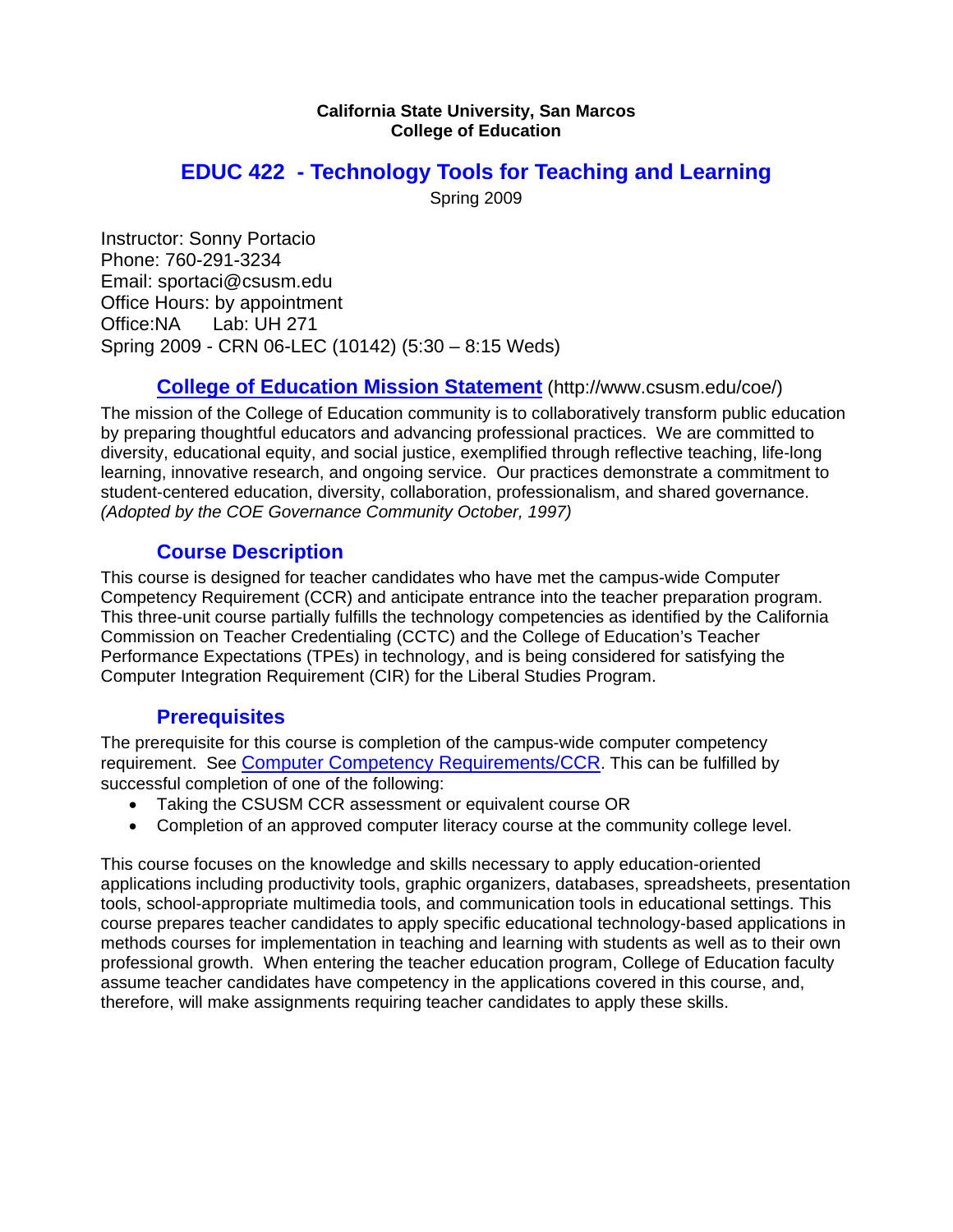# **Course Objectives**

Teacher candidates will demonstrate competency in:

- A. Meeting the International Standards for Technology in Education as outlined by ISTE (NETS•T)
- B. Using a set of educational technology tools that are applied in teaching and learning within the credential program and used in public school settings; and
- C. Setting up an electronic portfolio using Task Stream for completion in the CSUSM teachercredentialing program.

#### **Teacher Performance Expectation (TPE) Competencies**

This course is designed to help teachers seeking the Multiple and Single Subjects Credential to develop the skills, knowledge, and attitudes necessary to assist schools and districts in implementing an effective program for all students. The successful candidate will be able to merge theory and practice in order to realize a comprehensive and extensive educational program for all students. The following TPEs are addressed in this course:

Primary Emphasis TPE 14 CSUSM Educational Technology (Based on ISTE/NETS•T: see below)

Secondary Emphasis:

TPE 4 - Making Content Accessible

TPE 5 - Student Engagement

TPE 6 - Developmentally Appropriate Teaching Practices

TPE 7 - Teaching English Language Learners

TPE 12 - Professional, legal and ethical

TPE 13 - Professional Growth

# **National Educational Technology Standards for Teachers (NETS-T)**

Teaching Performance Expectation (TPE 14) is based on ISTE NETS standards. (<u>www.iste.org)</u><br>I. **TECHNOLOGY OPERATIONS AND CONCEPTS.** 

 *Teachers demonstrate a sound understanding of technology operations and concepts. Teachers:* A. demonstrate introductory knowledge, skills, and understanding of concepts related to technology (as described in the ISTE National Education Technology Standards for Students) B. demonstrate continual growth in technology knowledge and skills to stay abreast of current and emerging technologies.

#### II. **PLANNING AND DESIGNING LEARNING ENVIRONMENTS AND EXPERIENCES.**

 *technology. Teachers: Teachers plan and design effective learning environments and experiences supported by* 

A. design developmentally appropriate learning opportunities that apply technology-enhanced instructional strategies to support the diverse needs of learners.

B. apply current research on teaching and learning with technology when planning learning environments and experiences.

C. identify and locate technology resources and evaluate them for accuracy and suitability.

D. plan for the management of technology resources within the context of learning activities.

E. plan strategies to manage student learning in a technology-enhanced environment.

#### III.**TEACHING, LEARNING, AND THE CURRICULUM**.

 *to maximize student learning. Teachers: Teachers implement curriculum plans, that include methods and strategies for applying technology*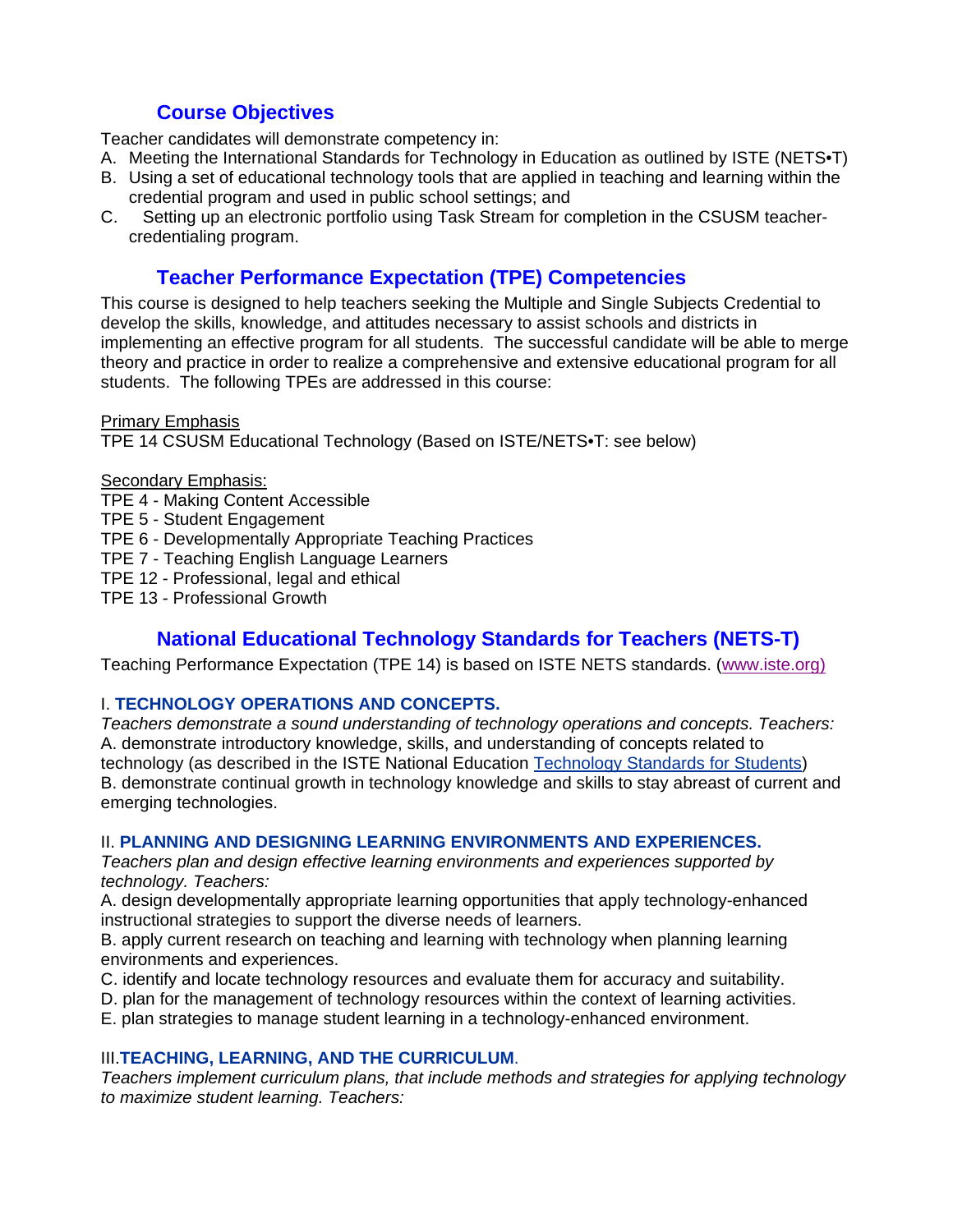A. facilitate technology-enhanced experiences that address content standards and student technology standards.

B. use technology to support learner-centered strategies that address the diverse needs of students.

C. apply technology to develop students' higher order skills and creativity.

D. manage student learning activities in a technology-enhanced environment.

#### IV. **ASSESSMENT AND EVALUATION.**

Teachers apply technology to facilitate a variety of effective assessment and evaluation strategies. Teachers:

A. apply technology in assessing student learning of subject matter using a variety of assessment techniques.

 findings to improve instructional practice and maximize student learning. B. use technology resources to collect and analyze data, interpret results, and communicate

C. apply multiple methods of evaluation to determine students' appropriate use of technology resources for learning,communication,and productivity.

#### V. **PRODUCTIVITY AND PROFESSIONAL PRACTICE.**

 *Teachers use technology to enhance their productivity and professional practice. Teachers:* A. use technology resources to engage in ongoing professional development and lifelong learning. B. continually evaluate and reflect on professional practice to make informed decisions regarding the use of technology in support of student learning.

C. apply technology to increase productivity.

D. use technology to communicate and collaborate with peers, parents, and the larger community in order to nurture student learning.

#### VI. **SOCIAL, ETHICAL, LEGAL, AND HUMAN ISSUES.**

 *technology in PK-12 schools and apply those principles in practice. Teachers: Teachers understand the social, ethical, legal, and human issues surrounding the use of* 

A. model and teach legal and ethical practice related to technology use.

B. apply technology resources to enable and empower learners with diverse backgrounds, characteristics, and abilities.

C. identify and use technology resources that affirm diversity

D. promote safe and healthy use of technology resources.

E. facilitate equitable access to technology resources for all students.

## **Required Texts and Supplies**

There is NO required textbook. NOTE: It is not necessary to purchase the educational software, as much of the specific software titles are available on the Web in demo-version and/or available on campus.

- A. ISTE Student Membership: (1.800.336.5191) (7:00 am to 4:30 pm) (\$39.00) Provide Instructor name, student contact information and payment information. Or join online at http://tinyurl.com/a32cn6
- charge. See directions at: http://www.csusm.edu/coe/eportfolio/eportfolio.html B. Membership to **Task Stream** http://www.taskstream.com/(The cost is approximate, but may change \$25 one semester and up to \$65 for year) You will need a credit card for the
- C. One mass storage device USB key-drive (256MB or greater) Buy ASAP!
- D. One CD-R or CD-RW (1x-8x speed)
- E. One mini DV Digital Video Cassette for Digital Video Camera (\* note there may be a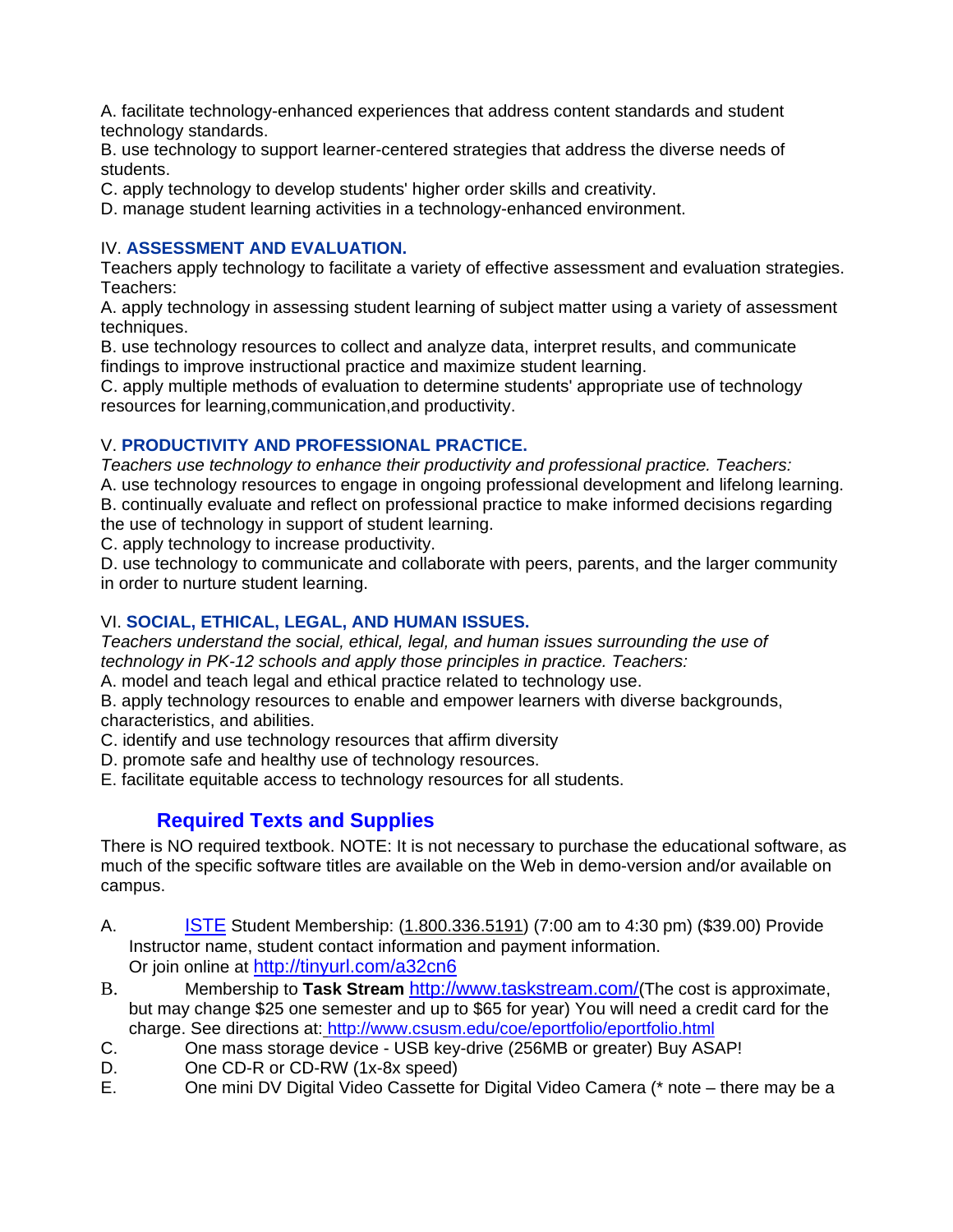potential need for AA batteries for remote microphone so be prepared)

- F. Use of campus email account and WebCT for course communication (provided free)
- G. Print Card from ACD 202 or CSUSM library

\*\*Optional: BOOK from ISTE, *Connecting Curriculum and Technology* 

This is a volume produced by the professional association that contains the educational technology standards for students at all levels as well as sample lessons on how that standards can be implemented in teaching content. This book will be referred to in other CSUSM-COE courses. Supporting Web site http://www.iste.org/

## **Authorization to Teach English Learners**

This credential program has been specifically designed to prepare teachers for the diversity of languages often encountered in California public school classrooms. The authorization to teach English learners is met through the infusion of content and experiences within the credential program, as well as additional coursework. Students successfully completing this program receive a credential with authorization to teach English learners.

(Approved by CCTC in SB 2042 Program Standards, August 02)

# **College of Education Attendance Policy**

Due to the dynamic and interactive nature of courses in the College of Education, all students are expected to attend all classes and participate actively. A good student is one who adheres to standards of dependability and promptness At a minimum, students must attend more than 80% of class time, or s/he may not receive a passing grade for the course at the discretion of the instructor. Should the student have extenuating circumstances, s/he should contact the instructor as soon as possible. (Adopted by the COE Governance Community, December, 1997).

If more than two class sessions are missed, or there is tardiness or early departure for more than three sessions, the teacher candidate cannot receive an A. If more than three class sessions are missed the grade earned cannot exceed a C.

In addition to attending course sessions, each student will be required to complete lab assignments each week. Some of these assignments require students use campus resources. All students must plan times they can work in labs on campus at least once per week. Students are required to check campus resources and availability of labs. Mac computers are available in ACD 202, UH 271 and UH 360 in addition to other locations such as the library  $2^{nd}$  floor. PC labs are also readily available for your use. Students are required to use campus issued-email accounts and check email at least two times per week to communicate with instructor and peers.

## **CSUSM Academic Honesty Policy**

 "Students will be expected to adhere to standards of academic honesty and integrity, as outlined in the Student Academic Honesty Policy. All written work and oral presentation assignments must be original work. All ideas/materials that are borrowed from other sources must have appropriate references to the original sources. Any quoted material should give credit to the source and be punctuated with quotation marks.

Students are responsible for honest completion of their work including examinations. There will be no tolerance for infractions. If you believe there has been an infraction by someone in the class, please bring it to the instructor's attention. The instructor reserves the right to discipline any student for academic dishonesty in accordance with the general rules and regulations of the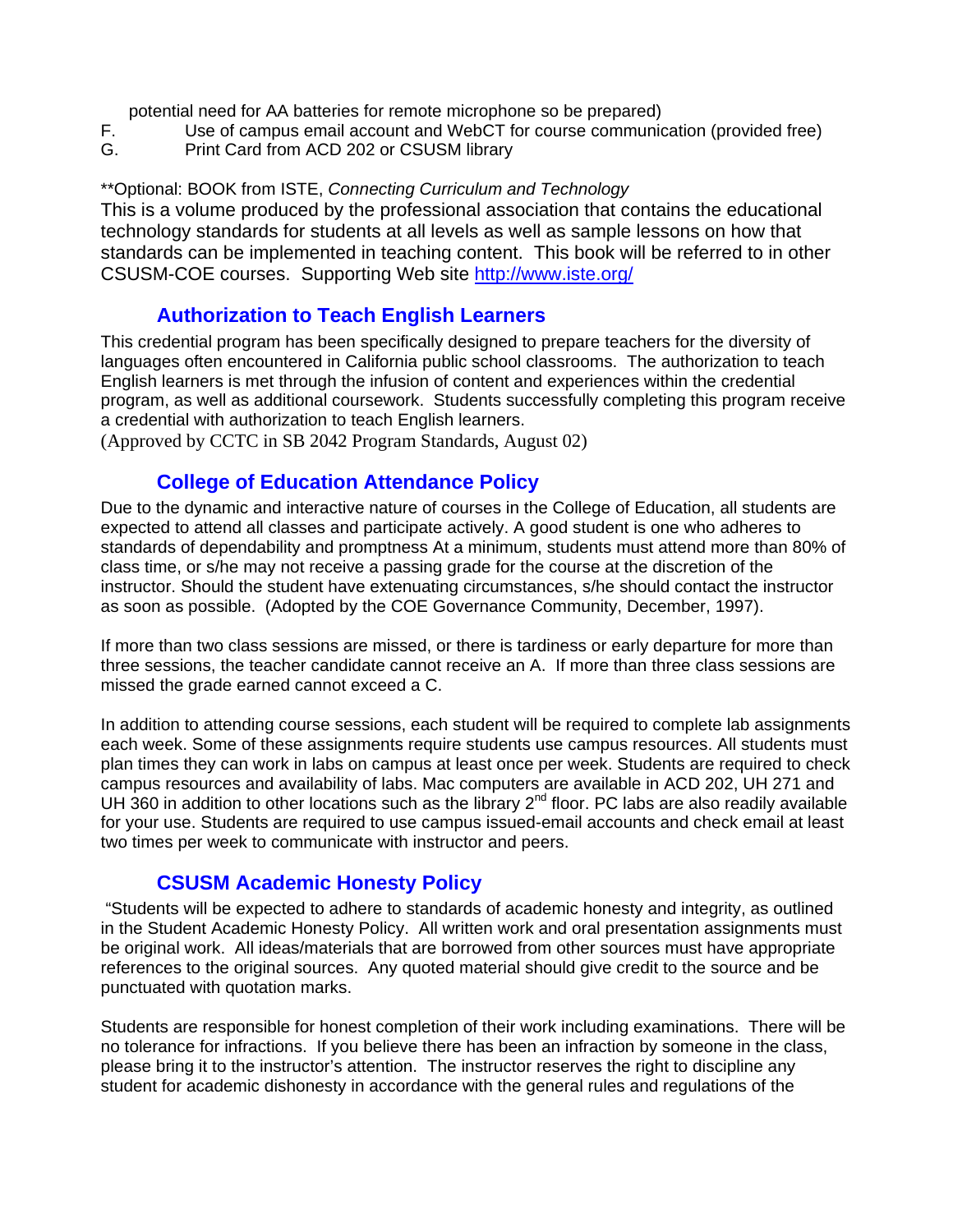university. Disciplinary action may include the lowering of grades and/or the assignment of a failing grade for an exam, assignment, or the class as a whole."

Incidents of Academic Dishonesty will be reported to the Dean of Students. Sanctions at the University level may include suspension or expulsion from the University.

## **Plagiarism**

As an educator, it is expected that each student will do his/her own work, and contribute equally to group projects and processes. Plagiarism or cheating is unacceptable under any circumstances. If you are in doubt about whether your work is paraphrased or plagiarized see the Plagiarism Prevention for Students website http://library.csusm.edu/plagiarism/index.html. If there are questions about academic honesty, please consult the University catalog.

# **Students with Disabilities Requiring Reasonable Accommodations**

Students must be approved for services by providing appropriate and recent documentation to the Office of Disable Student Services (DSS). This office is located in Craven Hall 5205, and can be contacted by phone at (760) 750-4905, or TTY (760) 750-4909. Students authorized by DSS to receive reasonable accommodations should meet with their instructor during office hours or, in order to ensure confidentiality, in a more private setting.

## **All University Writing Requirement**

In keeping with the All-University Writing Requirement, this course includes a writing component of at least 2,500 words (approximately 10 pages). This is administered in a variety of ways including formal writing requiring use of APA, informal, and electronic online discussions. Therefore, all writing will be looked at for content, grammar, spelling and format.

# **Professional and Administrative Requirements**

Teacher education is a professional preparation program. It is expected that students will come to class prepared to discuss the readings, submit required assignments, and participate in class activities. Students are expected to adhere to academic honesty and integrity, standards of dependability, confidentiality, and writing achievement. Because it is important for teachers to be able to effectively communicate their ideas to students, parents, colleagues, and administrators, writing that is original, clear and error-free is a priority for the College of education.

Professional demeanor is expected of all students enrolled in EDUC422. This may be evidenced by:

- On time arrival to all class sessions, both face-to-face and online. Please email the instructor when you are unable to attend class or when you will be late. It is the policy of the CSUSM College of Education that any student who misses 20% or more of class time, class sessions, or on-line discussion time may not receive a passing grade for a course.
- Advance preparation of readings and timely submission of assignments.
- Carefully considered, culturally aware approaches to solution finding.
- Supportive assistance to classmates with technical and/or content issues.
- Respectful participation in all settings (e.g. whole group, small group, WebCT discussions and study groups) with demonstration of positive interpersonal skills with classmates and guests.
- Backing up copies of all work. You will want these copies for your records and use in professional portfolio entries. Suggested procedures include:
	- o Make an EDUC 422 folder on your campus hard drive and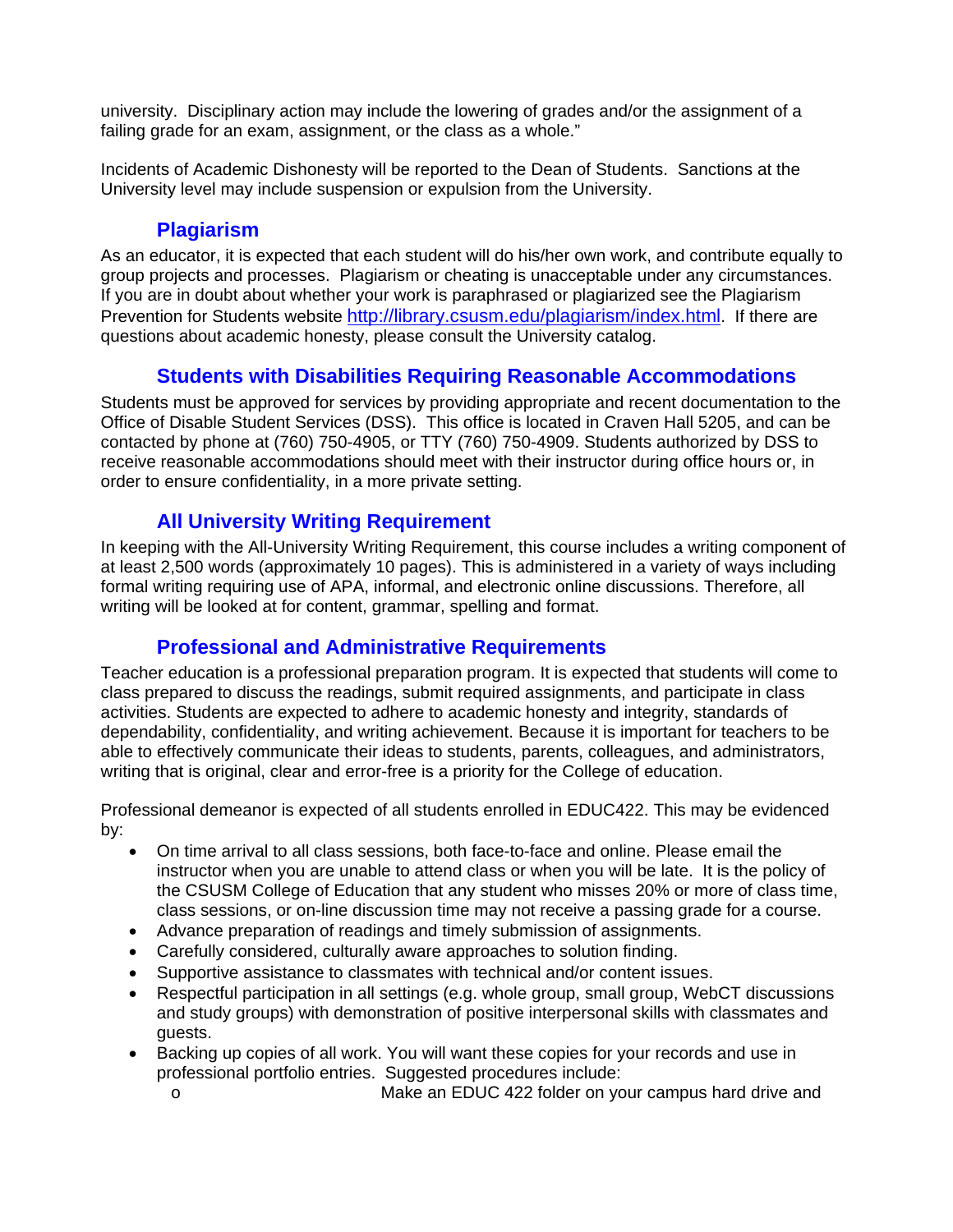save all your files in this folder

- o Save a back up of all files on your flash drive
- o Email files to yourself for further backup
- o Save backups on alternate or home computer
- Productive interaction with peers. Be aware that messages sent within an online context may be open to misinterpretation. When concerned, meanings should be verified to clarify sender's intent.
- teammates) to ensure that you receive information and handouts if you must miss a class.<br>Record your Buddies' names, e-mail, home phone and cell phone. Select one or two class "buddies" (e.g., study group members or WebCT Discussion

#### **Assignments**

Following is a list of course assignments with a brief description of each. Full details are listed online within the course modules. Please note that modifications may occur at the discretion of the instructors. Student's cooperation and flexibility in response to changes will be noted as part of the participation assessment.

| No. | <b>Assignment</b> | <b>Description</b>                                                                                                          | Category |
|-----|-------------------|-----------------------------------------------------------------------------------------------------------------------------|----------|
|     | YahooGroups       | This web-based resource/tool allows the user to organize and                                                                | A        |
|     |                   | manage online resources for projects and courses. This tool                                                                 |          |
| 1   | Internet          | will allow teacher candidates to continue to organize and                                                                   |          |
|     | Assignment        | share resources throughout program experiences. The                                                                         |          |
|     |                   | assignment requires evaluation and review of educational                                                                    |          |
|     |                   | web sites and reflection on classroom use.                                                                                  |          |
| 2   | Inspiration       | This project involves the use of concept-mapping software for                                                               | A        |
|     |                   | brainstorming an educational topic using text and graphics.                                                                 |          |
|     |                   | The activity will provide an opportunity to consider this                                                                   |          |
|     |                   | application for support of writing with students in K-12                                                                    |          |
|     |                   | classrooms.                                                                                                                 |          |
| 3   | Filamentality     | This project uses a template/tool on the web to create an                                                                   | A        |
|     |                   | activity for students to explore concepts related to standards                                                              |          |
|     |                   | and specific curriculum topics. These projects are explained                                                                |          |
|     |                   | and linked on a web page uploaded to a remote server for                                                                    |          |
| 4   |                   | sharing with other educators.                                                                                               | A        |
|     | Copyright         | The purpose of this assignment is to become familiar with fair<br>use and copyright laws, and use of appropriate APA format |          |
|     |                   | and citations. Students will share their learning after                                                                     |          |
|     |                   | becoming knowledgeable about various issues related to                                                                      |          |
|     |                   | <b>ISTE NETS for Teachers, Standard VI.</b>                                                                                 |          |
| 5   | Journal           | Students reflect on course readings and activities from the                                                                 | B        |
|     |                   | ISTE website that supports topics related to the ISTE                                                                       |          |
|     |                   | standards. Entries are made to the journal weekly. The                                                                      |          |
|     |                   | journal is submitted at midterm and again near the end of the                                                               |          |
|     |                   | course for credit.                                                                                                          |          |
| 6   | Spreadsheet       | This activity provides an opportunity for students to use a                                                                 | A        |
|     |                   | spreadsheet in a variety of ways to organize and present                                                                    |          |
|     |                   | information. Various tasks provide an opportunity for teacher                                                               |          |
|     |                   | candidates to reflect on educational appropriate uses of a                                                                  |          |

#### EDUC 422 Course Assignments and Weight for Course Grades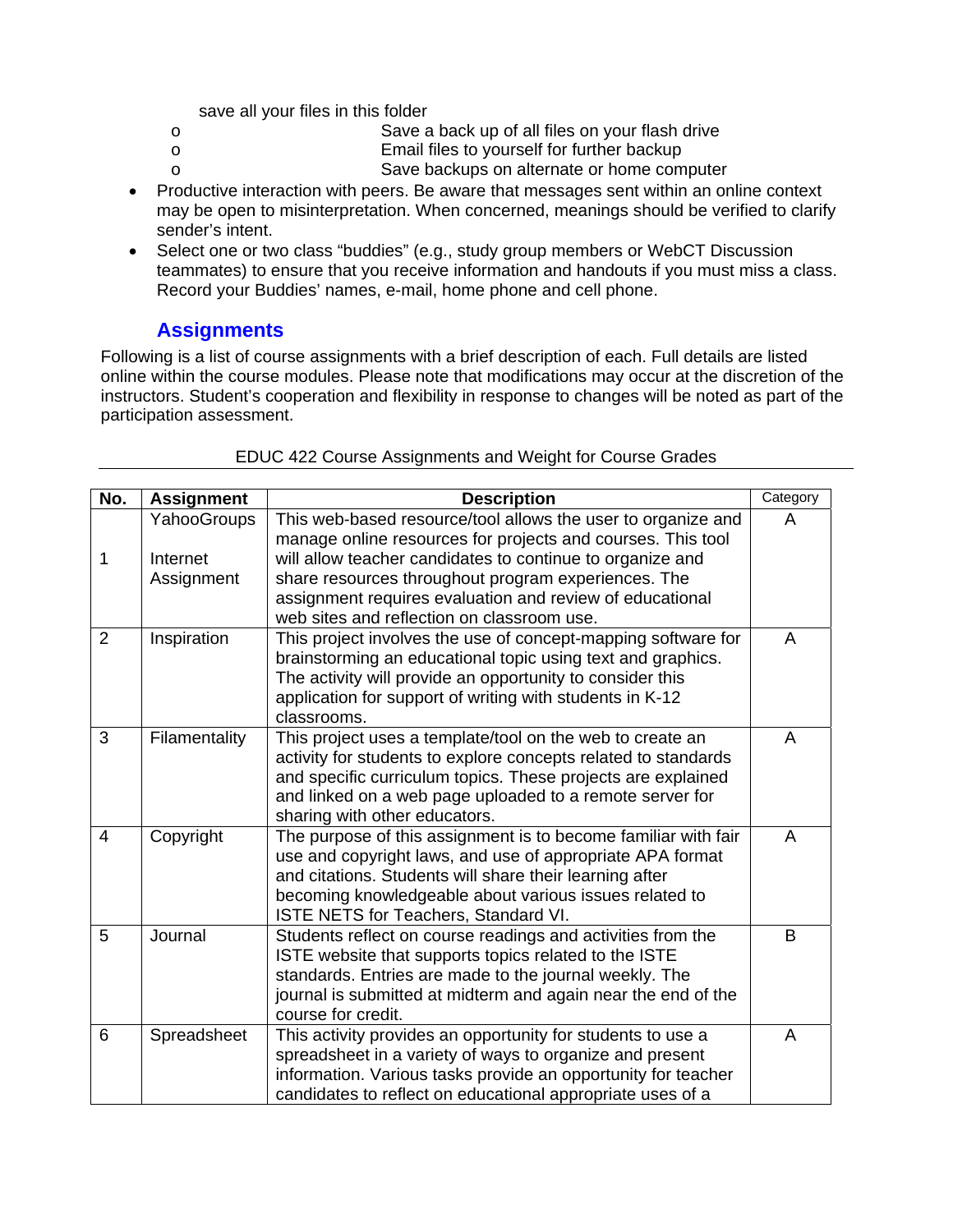|                |               | spreadsheet tool and differentiate between various tools for<br>organizing information.                             |   |
|----------------|---------------|---------------------------------------------------------------------------------------------------------------------|---|
| $\overline{7}$ | Newsletter    | Create an appealing, newsworthy, and interesting newsletter                                                         | A |
|                |               | for parents with information about your classroom. Use of                                                           |   |
|                |               | graphics, content and layout will be considered and                                                                 |   |
|                |               | assessed. Teacher candidates will use a rubric to provide                                                           |   |
|                |               | feedback to classmates during a class meeting. Must include                                                         |   |
|                |               | a scanned image.                                                                                                    |   |
| 8              | PowerPoint    | Students will create a four-slide project using special features                                                    | A |
|                |               | of the program and content related to a topic from the CA                                                           |   |
|                |               | content standards. Articles from ISTE Learning and Leading                                                          |   |
|                |               | with Technology will guide the content of the project. This                                                         |   |
|                |               | assignment provides students with an opportunity to use                                                             |   |
|                |               | skills in researching, referencing and presentation to learn                                                        |   |
|                |               | and share a topic related to educational technology issues.                                                         |   |
|                |               | APA must be followed for three or more resources used in                                                            |   |
|                |               | the project.                                                                                                        |   |
| 9              | Database      | Students will use a database tool to input and organize                                                             | A |
|                |               | information. A report will be generated to document                                                                 |   |
|                |               | understanding of the use of this tool. Students will also                                                           |   |
|                |               | understand how online databases provide opportunities to                                                            |   |
|                |               | search for information related to an educational topic.                                                             |   |
| 10             | Quiz          | An assessment of skills and knowledge from readings and<br>class activities following the first half of the course. | B |
| 11             | Software      | The purpose of the project is to demonstrate understanding                                                          | A |
|                | <b>Review</b> | of how to assess educational specific software in terms of                                                          |   |
|                |               | student academic content standards, learning needs and                                                              |   |
|                |               | strengths and weaknesses of the software. Students will                                                             |   |
|                |               | share their learning through reflection online.                                                                     |   |
| 12             | Video Project | This project involves working in groups of 3 or 4 to produce a                                                      | A |
|                |               | video presentation focusing related to classroom use.                                                               |   |
|                |               | Students will learn how to use digital video cameras, how to                                                        |   |
|                |               | edit and prepare a project for sharing electronically.                                                              |   |
| 13             | Narrative     | Students create a draft narrative using persuasive writing to                                                       | B |
|                | In Task       | document their proficiencies related to the ISTE standards.                                                         |   |
|                | <b>Stream</b> | Instructor provides feedback in preparation for completing                                                          |   |
| 14             | Tech          | digital portfolio requirements.<br>This assessment provides teacher candidates with a look at                       | A |
|                | Assessment    | their skills at the beginning of the course and a comparison of                                                     |   |
|                |               | the growth in technology skills at the end of the course.                                                           |   |
|                |               | Charts available following the assessment will be submitted.                                                        |   |
| 15             | Portfolio     | This assignment is an introduction to the electronic portfolio                                                      | B |
|                | In            | that will be used throughout the CSUSM teacher preparation                                                          |   |
|                | Task          | program. The assignment requires setting up an artifact                                                             |   |
|                | <b>Stream</b> | tracking sheet and organizing all course files, selecting                                                           |   |
|                |               | evidence through analysis of individual work related to                                                             |   |
|                |               | proficiencies and completing narratives as evidence of                                                              |   |
|                |               | meeting the Teaching Performance Expectation (TPE 14)                                                               |   |
|                |               | that is the focus of this course. It is anticipated that teacher                                                    |   |
|                |               | candidates will build on the work begun in EDUC 422 so that                                                         |   |
|                |               | the portfolio submitted at the conclusion of the program                                                            |   |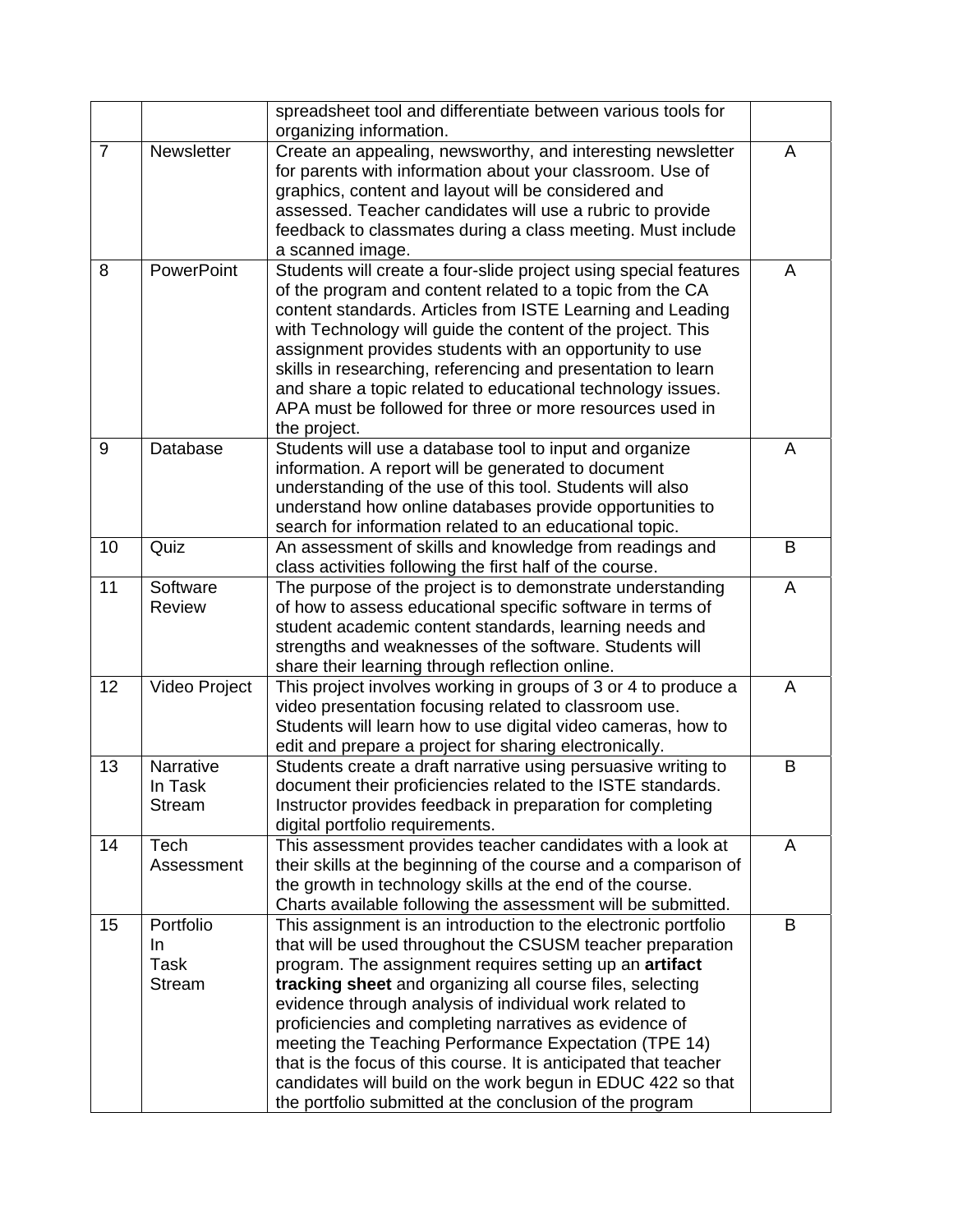|                               | accurately verifies meeting the standards for completion of<br>the credential.                                                                                                                                                                                                                                                               |   |
|-------------------------------|----------------------------------------------------------------------------------------------------------------------------------------------------------------------------------------------------------------------------------------------------------------------------------------------------------------------------------------------|---|
| Web Page                      | Teacher candidates will create a usable web page / site to<br>demonstrate the ability to effectively communicate using this<br>power Internet resource. Use of graphics, content and layout<br>will be considered and assessed. Teacher candidates will<br>use a rubric to provide feedback to classmates during a class<br>meeting.         | A |
| Attendance &<br>Participation | Teacher candidates are expected to have a positive<br>disposition toward teaching and learning. They should help<br>each other and create a positive classroom environment for<br>everyone. This means having a positive attitude in class,<br>being on time and actively engaged in discussions and<br>activities both in class and online. | C |
|                               |                                                                                                                                                                                                                                                                                                                                              |   |

Category A: Assignments from this category add up to be worth 50% of your total grade Category B: Assignments from this category add up to be worth 30% of your total grade Category C: Assignments from this category add up to be worth 20% of your total grade

## **Policy for Submitting Assignments**

Late assignments will be penalized by a 5% deduction in points for each weekday late. All assignments are due by 11:30pm on the day specified. After two weeks, late assignments receive no credit. Do not wait until the last moment to attempt to submit your assignment (print, email, burn to CD, upload, etc.) Technical problems are not a valid excuse for late work. Assignments can often be submitted on time even with mechanical failures or technology malfunctions **if** you plan ahead. If extraordinary circumstances occur, please make an appointment with the instructor. Remember that communication is the key to success.

## **Grading Procedures And Assessment**

Grading is calculated on the standard of

| $98 - 100 = A +$ | $94 - 97 = A$ | $90 - 93 = A$ |
|------------------|---------------|---------------|
| $87 - 89 = B +$  | $84 - 86 = B$ | $80 - 83 = B$ |
| $77 - 79 = C +$  | $74 - 76 = C$ | $70 - 73 = C$ |
| $60 - 69 = D$    | $< 60 = F$    |               |

In order to successfully complete this course, all assignments must be completed at an acceptable level noted on assignment directions and rubrics. Late assignments will loose credit points for each day late and will not be accepted after 2 weeks tardy. In addition to the assignments described above, performance assessment will be on student's cooperation and flexibility in response to unforeseen challenges and student's ability to perform tasks using a variety of technology tools.

Because the content of this course contributes to passage of multiple TPEs, successful completion is imperative. Failure to successfully complete this course will prohibit a teacher candidate from continuing in the program beyond the first semester. The percentage of weight of each assignment is noted next to the descriptions. Late assignments or assignments missing required elements receive reduced points.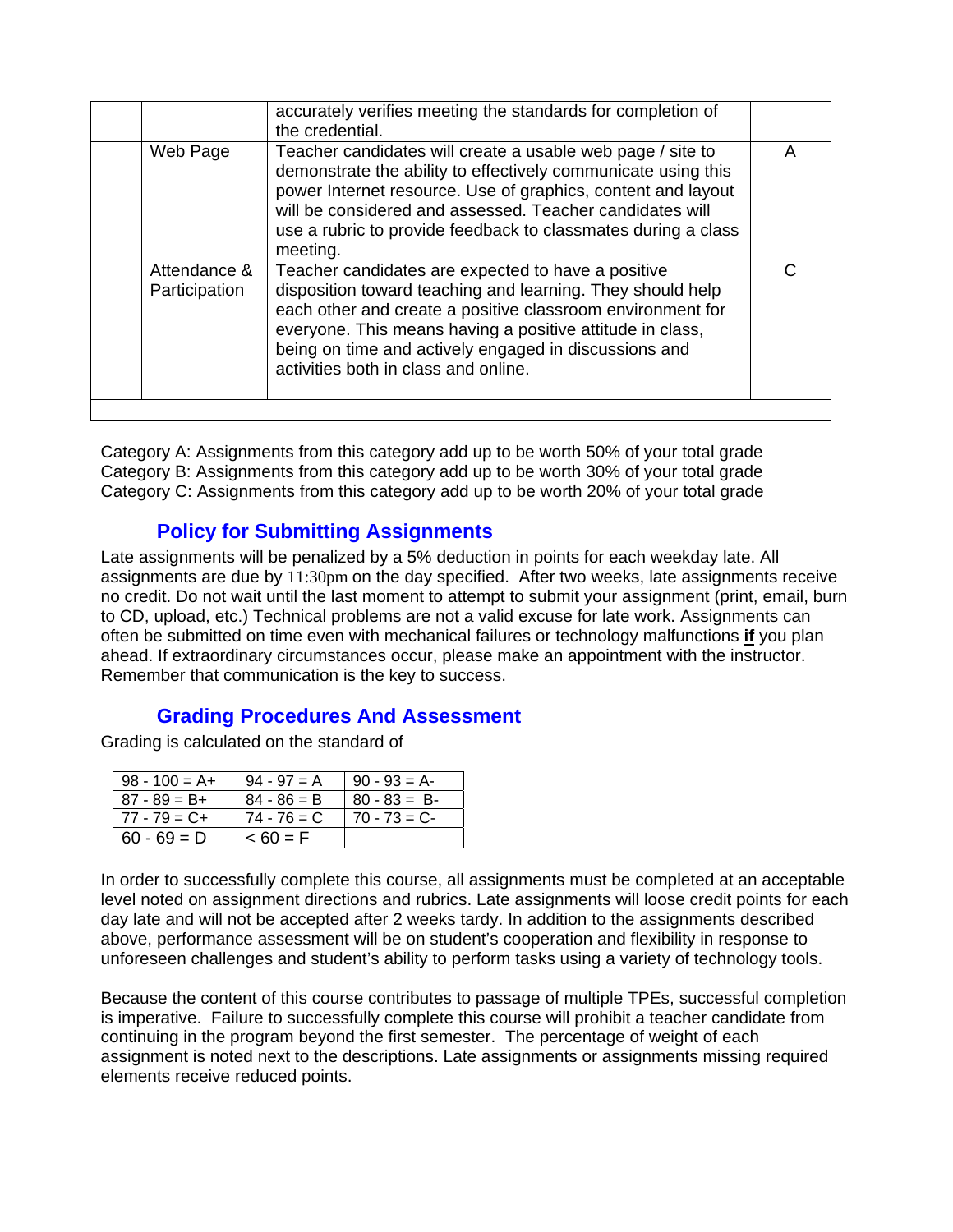# **Criteria for Grading Assignments**

- A 90-100% Outstanding work on assignment, excellent syntheses of information and experiences, great insight and application, and excellent writing.
- B 80-89% Completion of assignment in good form with good syntheses and application of information and experiences; writing is good.
- C 70-79% Completion of assignment, adequate effort, adequate synthesis of information and application of information and experiences, writing is adequate.
- D 60-69% Incomplete assignment, inadequate effort and synthesis of information, writing is less than adequate.

# **Grading Policy**

An **A** student is one who:

- completes all assignments on time and demonstrates the ability to summarize, analyze, and/or reflect at high levels.
- varies sources of information for assignments, demonstrating high degree of effort in pursuing varied perspectives around important educational issues.
- completes all the reading assignments and develops thoughtful and thorough responses.
- produces work that reveals a strong commitment to self-discovery and learning.
- produces work at a high professional level in terms of both writing and content.
- develops a high quality presentation, demonstrating significant learning around a contemporary issue.
- presents confidently and intelligently, demonstrating effective teaching skills.
- completes assignments in/out of class with a focus on learning and exploration, pushing him/herself to better understand the profession through quality work.
- attends almost every class meeting and is fully engaged during class.
- pushes him/herself to new understandings by participating in discussions, sharing his/her opinions, and valuing others' perspectives both in class, online, and in study groups.
- contributes to the positive environment of the class by respecting all members.

A **B** student is one who:

- • completes all or almost all assignments, all or most on time, and demonstrates the ability to summarize, analyze, and/or reflect at fairly high levels, showing consistent improvement over time.
- varies sources of information for assignments, demonstrating high degree of effort in pursuing varied perspectives around important educational issues.
- responses. completes all or most of the reading assignments and develops thoughtful and fairly thorough
- produces work that reveals a commitment to self-discovery and learning.
- produces work that is close to professional level in terms of both content and writing, working to develop a strong command of writing, speaking, planning and presenting.
- • develops presentations, demonstrating significant learning
- presents confidently and intelligently, demonstrating effective teaching skills.
- completes assignments in/out of class with a focus on learning and exploration, pushing him/herself to better understand the profession through quality work.
- attends almost every class meeting and is regularly engaged during class.
- pushes him/herself to new understandings by participating in discussions, sharing his/her opinions, and valuing others' perspectives.
- contributes to the positive environment of the class by respecting all members.

A **C** student is one who:

- completes or attempts most of the assignments, mostly on time, and demonstrates the ability to do some quality summarizing, analysis, and reflection, showing improvement over time.
- varies sources of information for assignments, demonstrating effort in pursuing varied perspectives